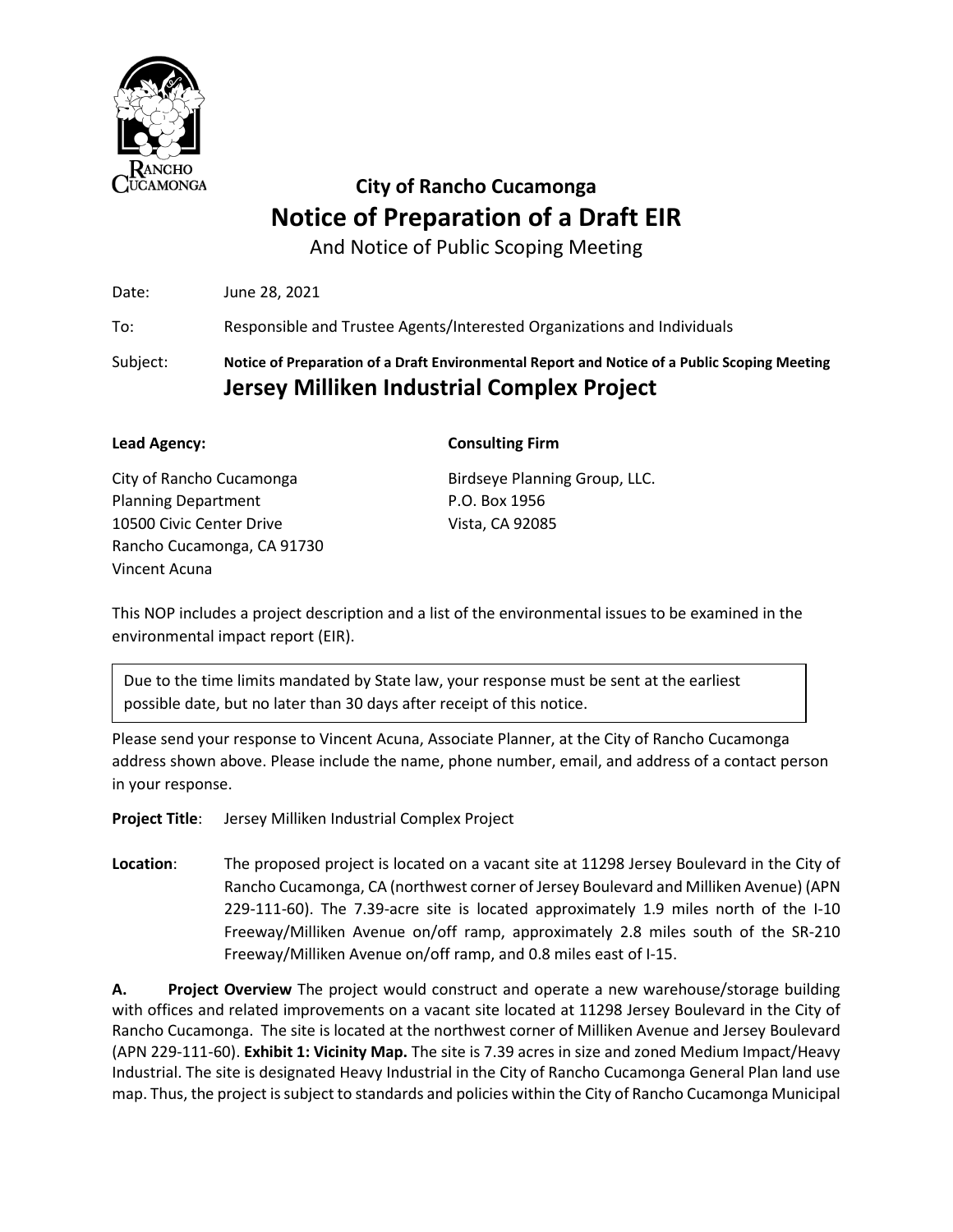

And Notice of Public Scoping Meeting

Code for the Minimum Impact/Heavy Industrial zoning designation. The project site has not been developed but has been disturbed from past remediation to remove slag material located on the site. **Exhibit 2: Site Plan.**

The project would construct and operate a new warehouse building with 143,014 square feet of storage in four separate units, 8,127 square feet of mezzanine storage, 8,127 square feet of office space (i.e., divided into four separate spaces, one for each storage unit) and a 312-square foot electrical room. The total building area would be 159,580 square feet. The highest point of the building would be 42 feet above ground level. These would be the architectural parapets on the building frontage. A total of 110 parking spaces would be provided. The building would be oriented east/west with vehicle access to office space fronting the building from Jersey Boulevard. Truck access to the loading docks located at the rear of the building would be provided from Milliken Avenue. The truck access driveway would be gated with security cameras and monitored to ensure no unauthorized entrance to the loading area. The project would provide four warehouse storage units, each with four truck loading docks (i.e., 16 total docks). Water/sewer and other utilities (i.e., electrical, communication) would be provided via existing infrastructure located on-site or within the adjacent Milliken Avenue and Jersey Boulevard corridors.

The warehouse is expected to receive and ship non-perishable products from early morning (5:00 am) to evening hours (10:00 pm) seven days a week. No cold storage would be provided. The office personnel would work during typical daytime office hours (8:00 am to 5:00 pm).

### **Construction**

Construction of the proposed Project is expected to commence in mid-2022 (estimated) with a construction duration of approximately 12 months. Cut and fill material generated during grading would be balanced on-site; thus, no off-site import or export of soil material would occur. Construction activities are expected to occur five days per week, 8 hours per day, between 8:00 am and 5:00 pm.

### **Project Setting**

Adjacent properties to the north, south, east and west are zoned for Minimum Impact/Heavy Industrial (HI). The parcel immediately south of the site is designated Civic/Regional in the General Plan. City of Rancho Cucamonga Fire Department Station #4 is located on this site. The site is bordered to the east by Milliken Avenue and to the south by Jersey Boulevard. All properties surrounding the site, with the exception of Fire Station #4 to the south are developed with industrial uses consistent with the General Plan and zoning designation.

### **Requested Project Approvals**

Project entitlement will include the following applications:

• **Design Review (DR)(DRC2019-00766)**: The application includes the proposed review of one new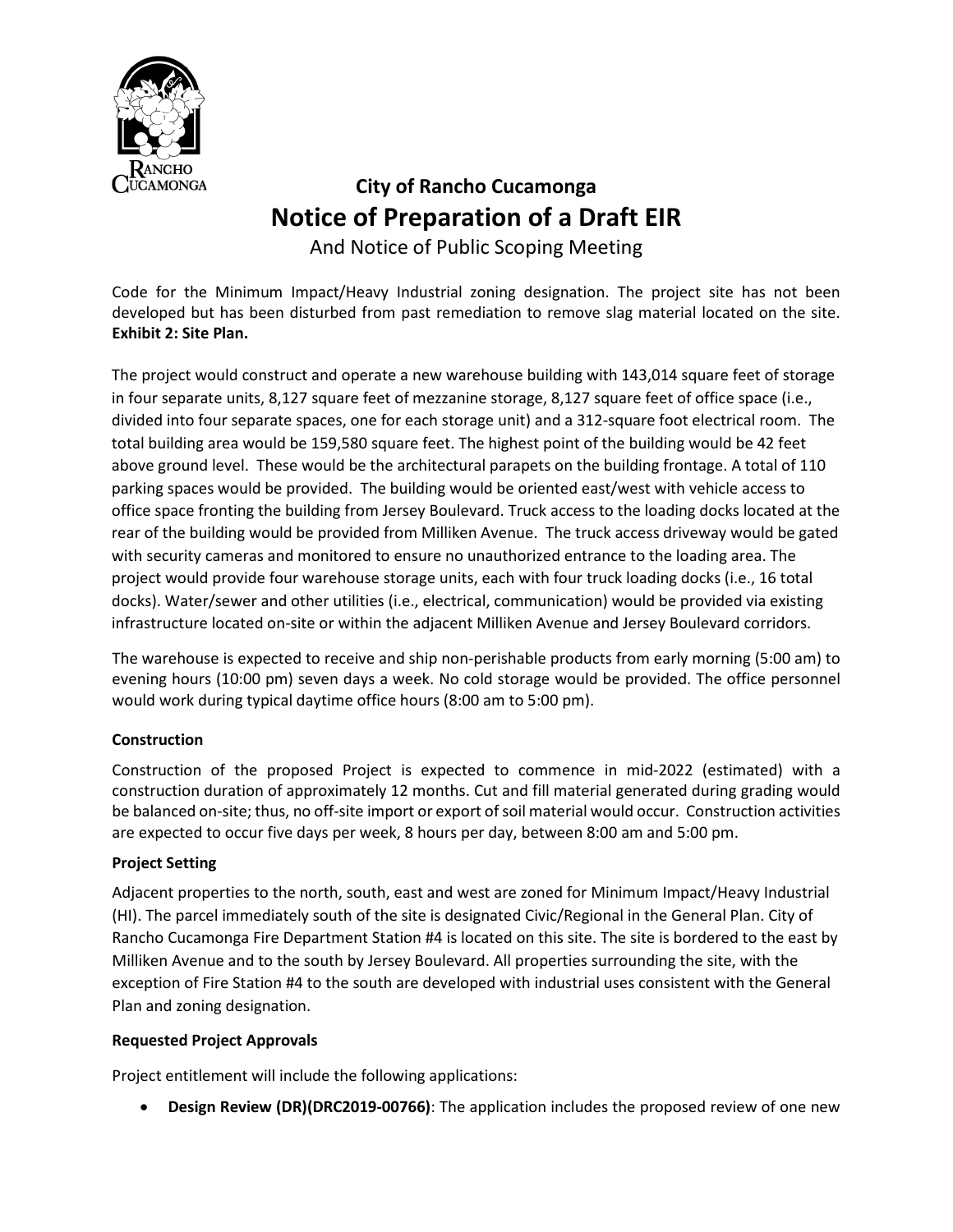

And Notice of Public Scoping Meeting

warehouse building with 143,014 square feet of storage in four separate units, 8,127 square feet of mezzanine storage, 8,127 square feet of office space (i.e., divided into four separate spaces, one for each storage unit) and a 312-square foot electrical room. The total building area would be 159,580 square feet.

### **Environmental Issues to be Evaluated in the EIR**

Pursuant to Section 21165 of the California Public Resources Code and Section 15050 of the California Environmental Quality Act (CEQA) Guidelines, the City of Rancho Cucamonga will be the lead agency for an environmental impact report (EIR) that will be prepared to address potential impacts associated with the proposed Jersey Milliken Industrial Complex Project. CEQA Guidelines §15063 provide that if a lead agency determines that an EIR will clearly be required for a project, an Initial Study is not required. In this case, an Initial Study was prepared and circulated from April 13, 2021 to May 12, 2021 (SCH# 2021040209).

Based on comments received addressing Greenhouse Gas emission calculations and the Vehicle Miles Traveled (VMT) analysis, the City has determined that an EIR will need to be prepared based on the Project's potential to create short-term, long-term and cumulative impacts. The EIR will address only those environmental topical areas that could be significantly impacted by the project from the 2020 CEQA Initial Study Checklist.

The following issues are anticipated to be addressed in the EIR:

• Air Quality • Biological Resources • Cultural Resources • Geology and Soils • Greenhouse Gas Emissions • Hazards and Hazardous Materials • Hydrology and Water Quality • Noise • Transportation • Tribal Cultural Resources

The EIR will address the short- and long-term effects of the Project on the environment. It will also evaluate the potential for the Project to cause direct and indirect growth-inducing impacts, as well as cumulative impacts. Alternatives to the proposed Project will be evaluated that may reduce impacts that are determined to be significant in the EIR. Mitigation may be proposed for those impacts that are determined to be significant. A mitigation monitoring program will also be developed as required by §15097 of the CEQA Guidelines. The environmental determination in this Notice of Preparation is subject to a 30-day public review period per Public Resources §21080.4 and CEQA Guidelines §15082. Public agencies, interested organizations, and individuals have the opportunity to comment on the proposed Project, to identify those environmental issues potentially affected by the Project which should be addressed further by the City of Rancho Cucamonga in the EIR.

As they are completed and distributed, the EIR/Environmental Documentation for the Project will be made available to download from the City's website: www.cityofrc.us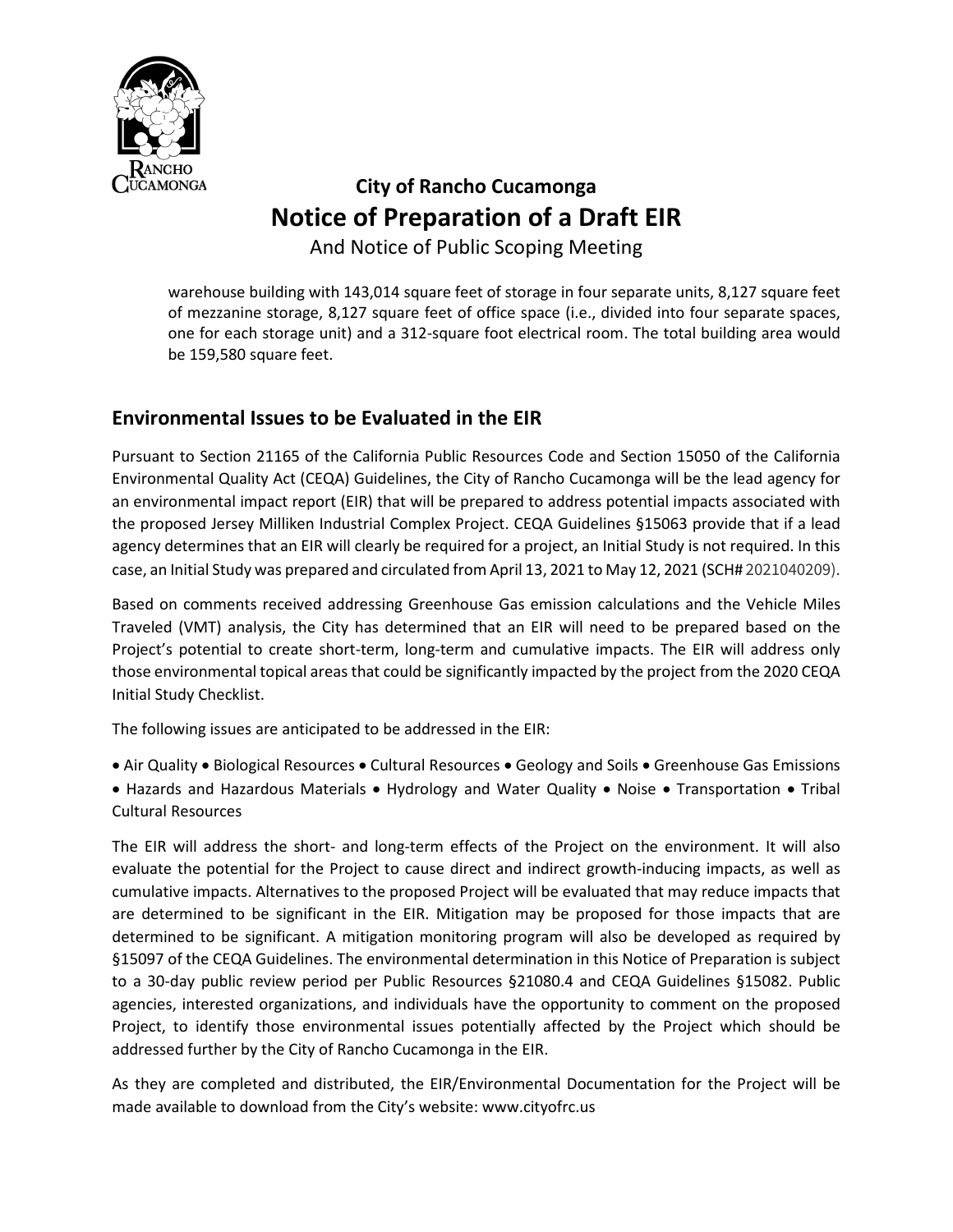

And Notice of Public Scoping Meeting

The EIR/Environmental Documentation will be made available for review Monday through Thursday, between 7:00 AM and 6:00 PM at the following location:

City of Rancho Cucamonga Planning Department 10500 Civic Center Drive Rancho Cucamonga, CA 91730

### **Public Review Period**

CEQA requires a 30-day public review period for an NOP. In accordance with CEQA, should you have any comments, please provide a written response to this NOP within the 30-day NOP period between **July 2, 2021 through August 3, 2021**.

The City is requesting comments and guidance on the scope and content of the EIR from Responsible and Trustee agencies, interested public agencies, organizations, and the general public (pursuant to CEQA Guidelines §15082). All parties that have submitted their names and mailing addresses will be notified as part of the Project's CEQA review process. If you wish to be placed on the mailing list or have any questions or need additional information, please contact the lead agency contact noted below.

### **Public Comments**

The City requests your careful review and consideration of this notice, and invites *written comments*from interested agencies, persons, and organizations regarding the preparation of the EIR. Please indicate a contact person for your agency or organization. Please send your written comments to:

Attn: Vincent Acuna, Associate Planner City of Rancho Cucamonga Planning Department 10500 Civic Center Drive Rancho Cucamonga, CA 91730 Phone: (909) 774-4323 Email: vincent.acuna@cityofrc.us

Please include the name, phone number, email, and address of a contact person in your response.